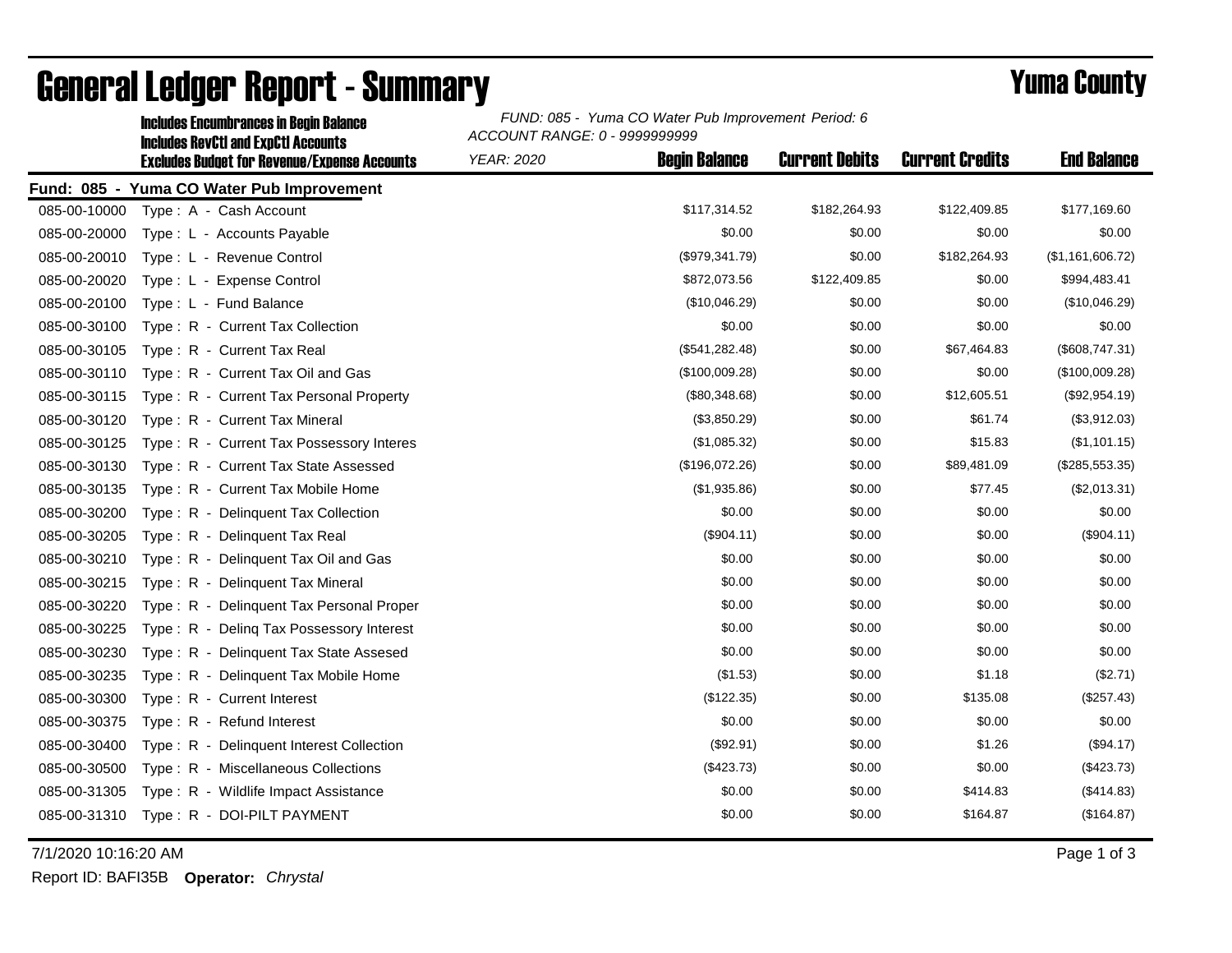|              | <b>Includes Encumbrances in Begin Balance</b><br><b>Includes RevCtI and ExpCtI Accounts</b> |                   | FUND: 085 - Yuma CO Water Pub Improvement Period: 6<br>ACCOUNT RANGE: 0 - 9999999999 |                             |                       |                                  |                    |
|--------------|---------------------------------------------------------------------------------------------|-------------------|--------------------------------------------------------------------------------------|-----------------------------|-----------------------|----------------------------------|--------------------|
|              | <b>Excludes Budget for Revenue/Expense Accounts</b>                                         | <b>YEAR: 2020</b> |                                                                                      | <b>Begin Balance</b>        | <b>Current Debits</b> | <b>Current Credits</b>           | <b>End Balance</b> |
|              | Fund: 085 - Yuma CO Water Pub Improvement                                                   |                   |                                                                                      |                             |                       |                                  |                    |
| 085-00-32100 | Type: R - Transfers In                                                                      |                   |                                                                                      | \$0.00                      | \$0.00                | \$0.00                           | \$0.00             |
| 085-00-33000 | Type: R - Auto Tax B Collection                                                             |                   |                                                                                      | (\$39,623.21)               | \$0.00                | \$7,108.08                       | (\$46,731.29)      |
| 085-00-33100 | Type : $R -$ Auto Tax A & F Collection                                                      |                   |                                                                                      | (\$13,589.78)               | \$0.00                | \$4,733.18                       | (\$18,322.96)      |
| 085-00-49100 | Type: X - Treasurer Fees                                                                    |                   |                                                                                      | \$27,775.34                 | \$5,095.33            | \$0.00                           | \$32,870.67        |
| 085-00-49401 | Type: X - Transfer Out                                                                      |                   |                                                                                      | \$0.00                      | \$0.00                | \$0.00                           | \$0.00             |
| 085-00-49500 | Type: X - Checks Written / ACH Transfer                                                     |                   |                                                                                      | \$844.298.22                | \$117.314.52          | \$0.00                           | \$961,612.74       |
|              | Fund: 085 - Yuma CO Water Pub Improvement                                                   |                   | Totals :                                                                             | (\$107, 268.23)             | \$427,084.63          | \$486.939.71                     | (\$167, 123.31)    |
|              | <b>Total Fund Revenues:</b>                                                                 | \$182,264.93      |                                                                                      | <b>Total Fund Expenses:</b> | \$122,409.85          | <b>Net Revenue Over Expense:</b> | \$59,855.08        |

General Ledger Report - Summary **Example 2018** Yuma County